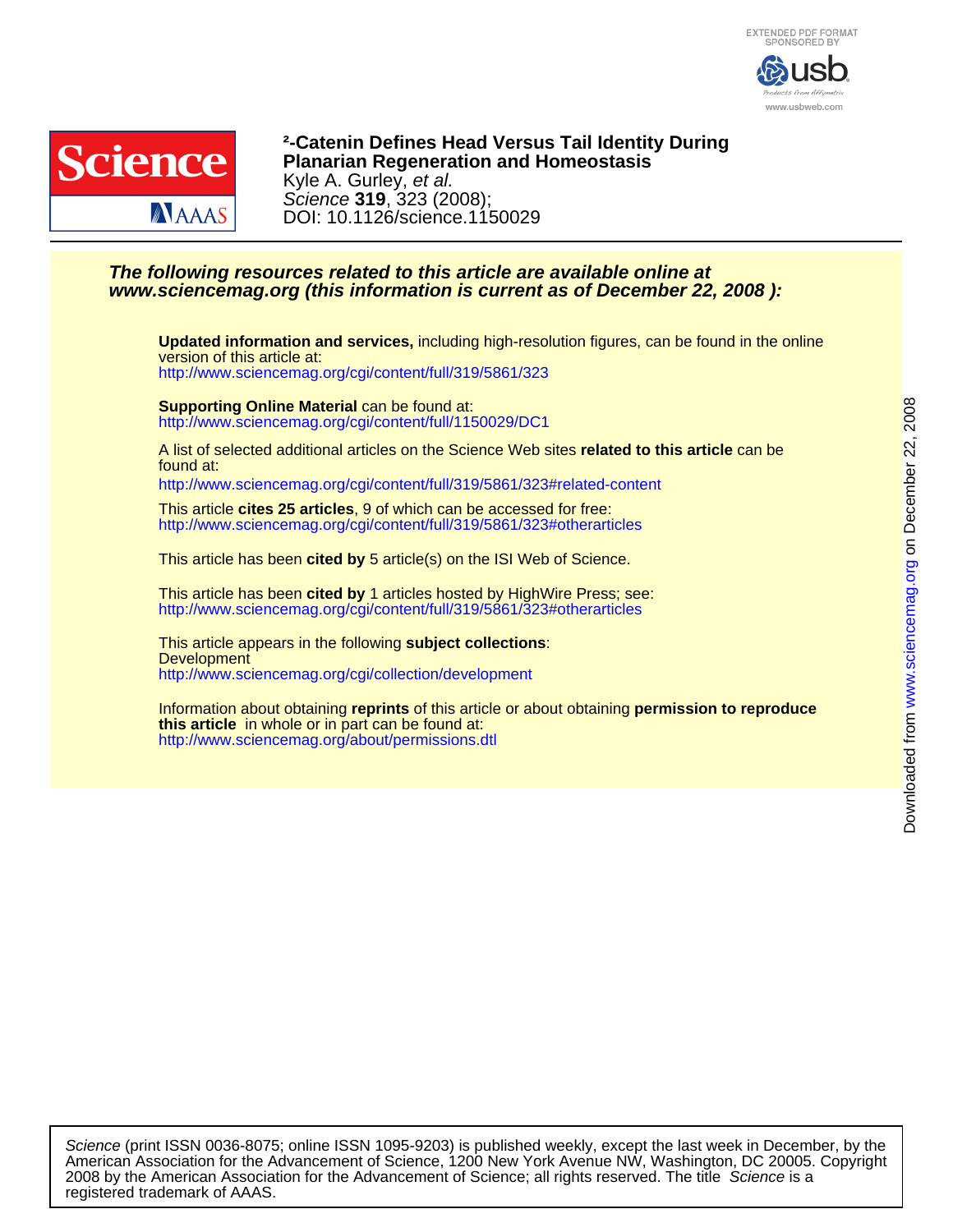its highest (\$17.5 million) when up to 2  $\text{km}^2$  of mangroves are allowed to be converted to shrimp aquaculture and the remainder of the ecosystem is preserved. This outcome also yields a more equitable distribution across stakeholders (Fig. 2B), which may be an important objective in any EBM strategy for coastal management. Local mangrove-dependent coastal communities and other coastal communities living within 5 km inland would obtain approximately the same share of economic benefits from the mangrove system (\$15.6 and \$13.2 million, respectively), but now outside investors would earn some commercial profits from shrimp farming (\$1.9 million). Finally, we note that the outcome from our Thailand mangrove valuation example corresponds to "best practice" guidelines for mangrove management in Asia, which recommend that ideal mangrove/pond ratios should not exceed 20% of the habitat area converted to ponds (23, 24).

By including nonlinear relationships in an economic valuation of ecosystem services, our results challenge the assumption that the competing demands of coastal interface systems must always result in either conservation or habitat destruction. As the case study of Thailand mangroves illustrates, the way in which ecological and economic analysis is combined to estimate the values of various ecosystem services can have a large impact on coastal EBM outcome. If point estimates of these values are used to project linear relationships between the benefits of ecosystem services with respect to changes in key ecosystem physical attributes, such as area or distance from shore, then the result might be to force EBM decision-making into a simple "all or none" choice. This result is at odds with EBM

strategies, which emphasize reconciliation between economic development pressures and conservation of critical ecosystem resources and services (5–8). However, if the nonlinear ecological function underlying a service, such as coastal protection afforded by mangroves, is incorporated into economic valuation, then we more realistically represent how ecosystem services change with habitat conversion and how EBM may best be used.

#### References and Notes

- 1. Coastal areas are defined in (2, 3) as habitat from the low water mark (<50 m depth) to the coastline and inland from the coastline to a maximum of 100 km or 50-m elevation (whichever is closer to the sea).
- 2. Marine and Coastal Ecosystems and Human Well-Being: A Synthesis Report Based on the Findings of the Millennium Ecosystem Assessment (UN Environment Programme, Nairobi, 2006).
- 3. Millennium Ecosystem Assessment, Ecosystems and Human Well-Being: Current State and Trends (Island, Washington, DC, 2005), chap. 19.
- 4. I. Valiela, J. Bowen, J. York, Bioscience 51, 807 (2001).
- 5. K. McLeod, J. Lubchenco, S. Palumbi, A. Rosenberg, Scientific Consensus Statement on Marine Ecosystem-Based Management (Communication Partnership for Science and the Sea, 2005; http://compassonline.org/ marinescience/solutions\_ecosystem.asp).
- 6. T.-E. Chua, D. Bonga, N. Bermas-Atrigenio, Coast. Manage. 34, 303 (2006).
- 7. Ecosystem-Based Management: Markers for Assessing Progress (UN Environment Programme/GPA, The Hague, 2006).
- 8. P. Kareiva, S. Watts, R. McDonald, T. Boucher, Science 316, 1866 (2007).
- 9. A. Balmford et al., Science 297, 950 (2002).
- 10. L. Brander, R. Florax, J. Vermaat, Environ. Resour. Econ. 33, 223 (2006).
- 11. E. Barbier, Econ. Policy 22, 177 (2007).
- 12. K. Gaston, T. Blackborn, Pattern and Process in
- Macroecology (Blackwell Science, Oxford, ed. 2, 2000). 13. J. Petersen et al., Bioscience 53, 1181 (2003).
- 14. E. Farnsworth, Global Ecol. Biogeogr. Lett. 7, 15 (1998).
- 15. See supporting material on Science Online. 16. E. Barbier, Contemp. Econ. Policy 21, 59 (2003).
- 17. S. Sathirathai, E. Barbier, Contemp. Econ. Policy 19, 109 (2001).
- 18. S. Massel, K. Furukawa, R. Brinkman, Fluid Dyn. Res. 24, 219 (1999).
- 19. Y. Mazda, M. Magi, M. Kogo, P. N. Hong, Mangroves Salt Marshes 1, 127 (1997).
- 20. Y. Mazda, M. Magi, Y. Ikeda, T. Kurokawa, T. Asano, Wetlands Ecol. Manage. 14, 365 (2006).
- 21. E. Wolanski, in Coastal Protection in the Aftermath of the Indian Ocean Tsunami: What Role for Forests and Trees?, S. Braatz, S. Fortuna, J. Broadhead, R. Leslie, Eds. (FAO, Bangkok, 2007), pp. 157–179.
- 22. The wave attenuation relationship of fig. S1A was transformed into percent wave reduction as a function of 100-m inland mangrove distance, and this relationship was used to adjust the net present value per km<sup>2</sup> estimate for storm protection used in Fig. 1A, assuming that each  $km<sup>2</sup>$  of mangroves deforested involved the equivalent loss of 100 m of mangroves inland along the 10-km coastline. See (15) for details.
- 23. P. Saenger, E. Hegerl, J. Davie, Global Status of Mangrove Ecosystems (IUCN, Gland, Switzerland, 1983).
- 24. J. Primavera et al., Bull. Mar. Sci. 80, 795 (2007).
- 25. This work was conducted as part of the "Measuring ecological, economic, and social values of coastal habitats to inform ecosystem-based management of land-sea interfaces" Working Group supported by the National Center for Ecological Analysis and Synthesis, funded by NSF grant DEB-0553768; the University of California, Santa Barbara; the State of California; and the David and Lucile Packard Foundation. We thank B. Halpern for his assistance with this project and work, and three anonymous reviewers for their constructive comments.

#### Supporting Online Material

www.sciencemag.org/cgi/content/full/319/5861/321/DC1 Materials and Methods Figs. S1 and S2 Tables S1 to S3 References

11 September 2007; accepted 22 November 2007 10.1126/science.1150349

## b-Catenin Defines Head Versus Tail Identity During Planarian Regeneration and Homeostasis

Kyle A. Gurley, Jochen C. Rink, Alejandro Sánchez Alvarado\*

After amputation, freshwater planarians properly regenerate a head or tail from the resulting anterior or posterior wound. The mechanisms that differentiate anterior from posterior and direct the replacement of the appropriate missing body parts are unknown. We found that in the planarian Schmidtea mediterranea, RNA interference (RNAi) of  $\beta$ -catenin or dishevelled causes the inappropriate regeneration of a head instead of a tail at posterior amputations. Conversely, RNAi of the B-catenin antagonist *adenomatous polyposis coli* results in the regeneration of a tail at anterior wounds. In addition, the silencing of  $\beta$ -catenin is sufficient to transform the tail of uncut adult animals into a head. We suggest that  $\beta$ -catenin functions as a molecular switch to specify and maintain anteroposterior identity during regeneration and homeostasis in planarians.

**b** -Catenin is a multifunctional protein that<br>controls transcriptional output as well as<br>cell adhesion. During embryonic developcontrols transcriptional output as well as cell adhesion. During embryonic development of both vertebrates and invertebrates, b-catenin regulates a variety of cellular processes, including organizer formation, cell fate specifi-

cation, proliferation, and differentiation (1–9). In adult animals, the Wnt/ß-catenin pathway participates in regeneration and tissue homeostasis; misregulation of this pathway can lead to degenerative diseases and cancer in humans (9–12). In response to upstream cues, such as Wnt ligands

binding to Frizzled receptors, β-catenin accumulates in nuclei (Fig. 1A) and invokes transcriptional responses that direct the specification and patterning of tissues  $(13, 14)$ . Adenomatous polyposis coli (APC) is an essential member of a destruction complex that phosphorylates  $\beta$ catenin, resulting in its constitutive degradation. Hence, loss of APC leads to a rise in  $\beta$ -catenin levels that is sufficient to drive transcriptional responses (15). The intracellular protein Dishevelled has multiple functions but plays an essential role as a positive regulator of  $\beta$ -catenin by inhibiting the destruction complex  $(16)$ .

As part of a systematic effort to define the roles of signaling pathways in planaria, we analyzed the canonical Wnt signaling system in Schmidtea mediterranea. We cloned and determined the expression patterns of all identifiable homologs of core pathway components (Fig. 1A) and silenced them, individually or in combina-

Department of Neurobiology and Anatomy, Howard Hughes Medical Institute, University of Utah School of Medicine, 401 MREB, 20N 1900E, Salt Lake City, UT 84132, USA.

<sup>\*</sup>To whom correspondence should be addressed. E-mail: sanchez@neuro.utah.edu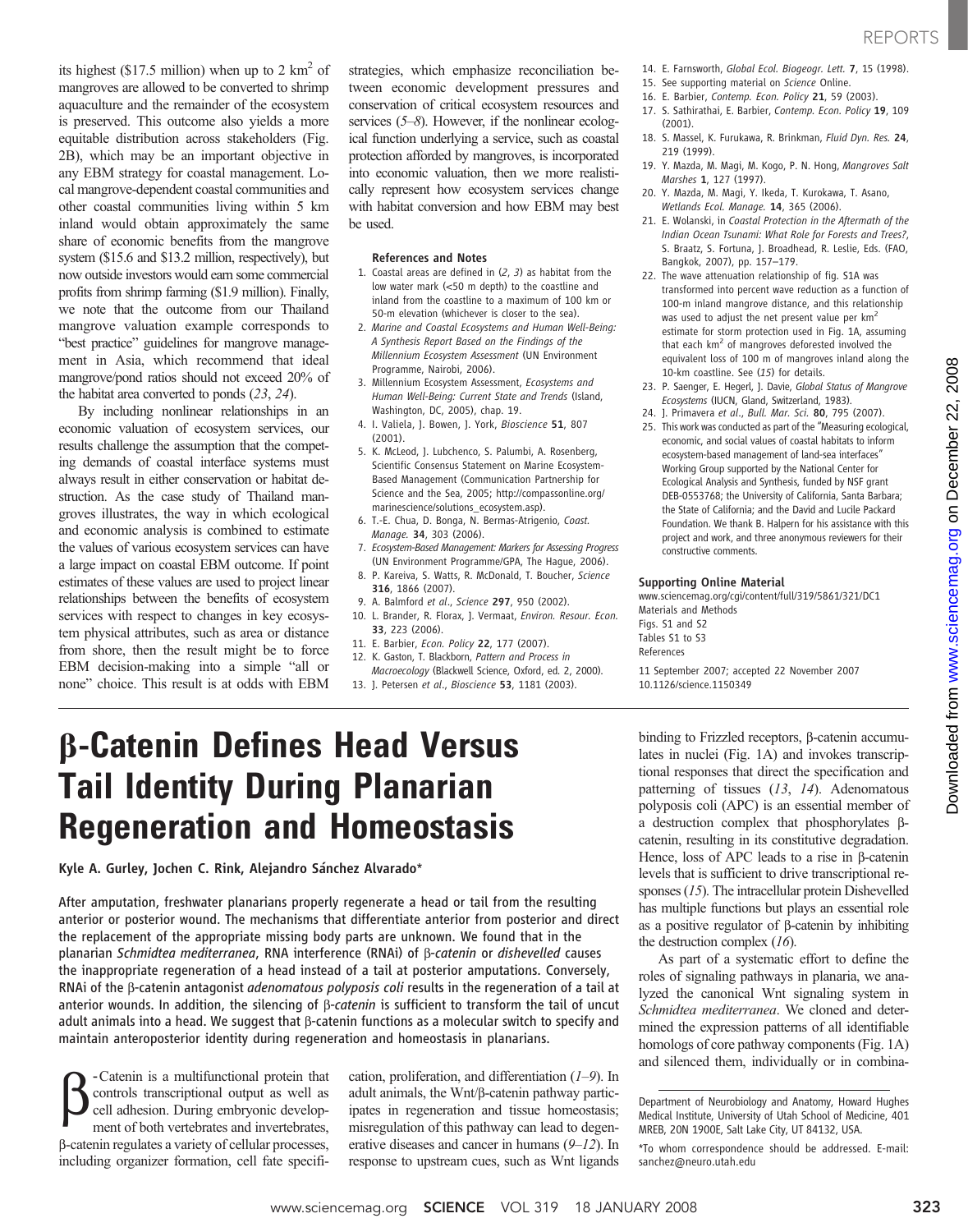tions, on the basis of likelihood of redundancy as gleaned from the expression data (figs. S1 to S6 and table S1). RNAi-treated animals were then amputated to assess the role of the silenced genes during regeneration (Fig. 1B). After head and tail amputations of control worms, the remaining trunk formed one anterior and one posterior blastema, which then differentiated to replace the missing structures (Fig. 1C;  $n = 28$ ). However, RNAi of a single  $\beta$ -catenin (Smed- $\beta$ catenin-1), both dishevelled homologs (Smed-dvl-1;Smed $dvl-2$ ), or  $APC$  (Smed-APC-1) caused striking



Fig. 1. Signaling through <sup>b</sup>-catenin defines head versus tail during regeneration. (A) Canonical Wnt pathway. Numbers denote S. mediterranea homologs identified and silenced. (B) Experimental strategy. (C to V) Trunk fragments 14 days after amputation. Dashed lines, amputation planes; control, unc-22(RNAi). (C) to (F): Live animals. (D) and (E):  $Smed$ - $\beta$ catenin-1(RNAi) and  $Smed$ - $dvl$ -1(RNAi);Smed-dvl-2(RNAi) posterior blastemas formed heads with photoreceptors (arrowheads). Smed-dvl-1(RNAi);Smed-dvl-2(RNAi) fragments also developed ectopic photoreceptors, often within old tissues (arrows). (F): Smed-APC-1(RNAi) anterior blastemas formed tails. (G) to (V): In situ hybridizations ( $n \geq 5$  per marker). Markers: CNS, prohormone convertase 2 (PC2); gut, *porcupine* (Smed-porcn-1); anterior, secreted frizzled-related protein (Smed-sFRP-1); posterior, frizzled (Smed-fz-4). (G) and (K): Normal brain and ventral nerve cords; single anterior and dual posterior qut branches (dotted lines). (H), (I), (L), and (M): Smed-Bcatenin-1(RNAi) and Smed-dvl-1(RNAi); Smed $dvl-2(RNAi)$  posterior blastemas developed brain tissue and head-like gut branches. (J) and (N): Smed-APC-1(RNAi) anterior blastemas developed tail-like nerve cords and gut branches. (O) and (S): Normal anterior and posterior marker expression. (P), (Q), (T), and (U): Smed-Bcatenin-1(RNAi) and Smed-dvl-1(RNAi); Smed-dvl-2(RNAi) induced anterior marker expression at both ends, whereas the posterior marker was virtually undetectable. (R) and (V): Smed-APC-1(RNAi) induced posterior marker expression at both ends, whereas the anterior marker was virtually undetectable. Scale bars, 200 µm.

alterations in the anteroposterior (A/P) identity of regenerating tissues (Fig. 1, D to F). Both blastemas of Smed-Bcatenin-1(RNAi) worms adopted an anterior fate, resulting in animals with two heads of opposite orientation (penetrance  $= 100\%$ ,  $n = 39$ ). Smed-dvl-1(RNAi); Smed-dvl-2(RNAi) worms also regenerated heads from both blastemas but displayed additional phenotypes, including ectopic and supernumerary photoreceptors in the anterior region. This is consistent with the multiple roles of Dishevelled in different pathways (Fig. 1E; penetrance =  $75\%, n = 20$ ). On the other hand, Smed-APC-1(RNAi) animals regenerated tails from both amputation planes (Fig. 1F; penetrance =  $60\%, n = 43$ ).

To address whether these changes were superficial or reflected a fate transformation of internal cell types and organ systems, we used anatomical and molecular markers of A/P identity. Anatomically, two organ systems with characteristic asymmetries along the A/P axis were examined: (i) the central nervous system (CNS), composed of two anterior cephalic ganglia (brain) and two ventral cords projecting posteriorly (Fig. 1G), and (ii) the digestive system, consisting of a single anterior and two posterior gut branches (Fig. 1K). The "posterior" head of Smed-Bcatenin-1(RNAi) and Smed-dvl-1(RNAi);Smed-dvl-2(RNAi) animals contained a characteristically anterior nervous system and gut, as did the "anterior" head (Fig. 1, H, I, L, and M). In contrast, the "anterior" tail of Smed-APC-1(RNAi) animals was devoid of discernible brain tissue and exhibited posterior structures, as did the "posterior" tail (Fig. 1, J and N).

To define the molecular extent of A/P misspecification, we used two markers identified during our in situ analyses that are specifically expressed at the anterior and posterior ends of intact and regenerating animals (Fig. 1, A, O, and S). SmedsFRP-1, a homolog of secreted Frizzled-related proteins (sFRP), was expressed in an arch of cells capping the anterior edge of the animal. In contrast, Smed-fz-4, a homolog of Frizzled receptors, was expressed at the posterior edge in a posteriorto-anterior gradient. We refer to Smed-sFRP-1 and Smed-fz-4 as the "anterior marker" and the "posterior marker," respectively, in all subsequent analyses.

In Smed-bcatenin-1(RNAi) and Smed-dvl- $1(RNAi);Smed-dvl-2(RNAi)$  worms, the "posterior" head expressed the anterior marker, whereas the posterior marker was severely reduced or absent (Fig. 1, P, Q, T, and U). Conversely, the "anterior" tail of Smed-APC-1(RNAi) animals expressed the posterior marker, whereas the anterior marker was severely reduced or absent (Fig. 1, R and V). We noted that misspecified heads and tails in RNAi-treated worms moved independently from the rest of the animal, hence this tissue was functioning autonomously (movies S1 to S3). We conclude that silencing Smed-bcatenin-1, Smed-dvl-1(RNAi);Smed-dvl- $2(RNAi)$ , or *Smed-APC-1* is sufficient to misspecify blastema identity.

The inappropriate regeneration of complete heads and tails in RNAi-treated animals sug-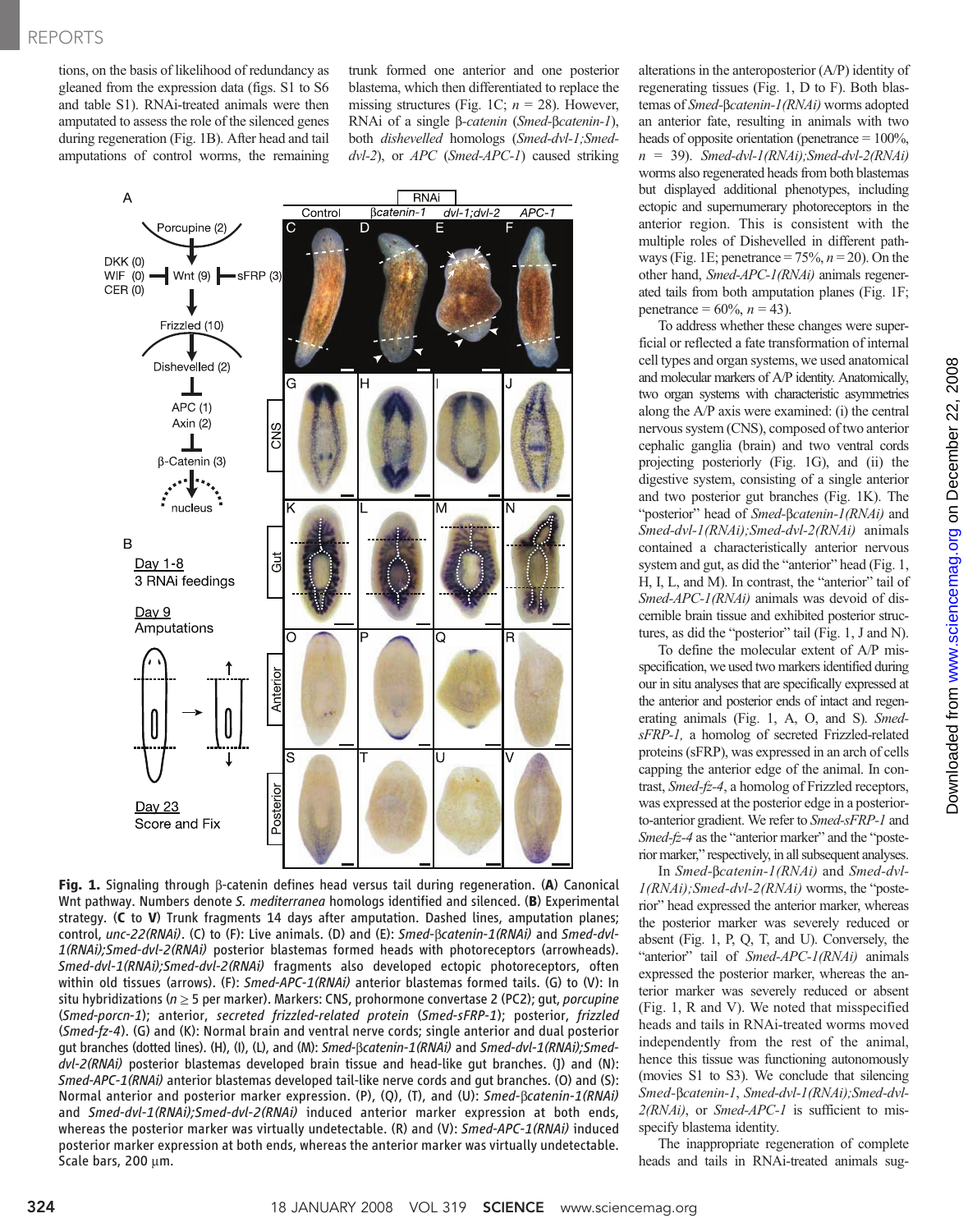REPORTS

www.sciencemag.orgon December 22, 2008

Downloaded from www.sciencemag.org on December 22, 2008

Downloaded from

Fig. 2. Smed-Bcatenin-1(RNAi) and Smed-APC-1(RNAi) phenotypes manifest early, and the Smed-APC-1(RNAi) phenotype depends on Smed-Bcatenin-1. (A) Anterior (SmedsFRP-1) and (B) posterior (Smed-fz-4) marker expression time course in regenerating trunk fragments. Anterior (ant.) and posterior (post.) blastemas from the same representative fragments are shown ( $n \geq 15$  per condition). Scale bars, 200  $\mu$ m. (C) Double-silencing experiments assaying Smed-sFRP-1 expression in anterior trunk blastemas 4 days after amputation; animals were scored as high, low, or absent (see examples, top row). Proportions of scored animals are listed for each category ( $n \geq 24$  per condition). Control, unc-22(RNAi).

Fig. 3. Smed- $\beta$ catenin-1, Smed-dvl-1;<br>Smed-dvl-2, and Smed-APC(RNAi) phenotypes do not depend on position or orientation of amputation. Fragments 14 days after amputation are shown; control, unc-22(RNAi). (A to E) PC2 in situ hybridization (CNS) ( $n \geq 5$ ). Smed-bcatenin-1(RNAi) and Smed-dvl-1(RNAi);Smed-dvl-2(RNAi) fragments regenerated posterior brain tissue; Smed-APC-1(RNAi) fragments failed to regenerate anterior brain tissue. (F to M) During lateral regeneration, Smed-Bcatenin-1(RNAi) and Smed-dvl-1(RNAi);Smed-dvl-2(RNAi) animals developed supernumerary heads and photoreceptors; Smed-APC-1(RNAi) prevented proper regeneration of these structures ( $n \geq 15$ ). Photoreceptors were



gested that regulators of  $\beta$ -catenin act early during regeneration. We therefore used the anterior and posterior markers to investigate the onset of blastema differentiation in control and RNAitreated trunk fragments (Fig. 2, A and B). In control animals at 12 hours after amputation, the anterior marker was virtually undetectable, whereas the posterior marker was clearly evident in the posterior blastema; 24 hours after amputation, the two markers recapitulated the A/P specificity seen later during regeneration and in adult animals (Fig. 1, O and S; Fig. 2, A and B). However, in Smed-Bcatenin-1(RNAi) trunks, the anterior marker was expressed at both ends by 12 hours and maintained throughout the experiment, whereas the posterior marker remained markedly reduced (Fig. 2, A and B). The reverse was observed in Smed-APC-1(RNAi) trunks (Fig. 2, A and B). Consistent with the inferred time window for b-catenin signaling, Smed-bcatenin-1 and Smed-APC-1 were expressed at both ends in wild-type animals by 12 hours (fig. S7). These  $r$ esults indicate that  $\beta$ -catenin and APC act very early to determine blastema identity.

We next used animals silenced for both Smed-Bcatenin-1 and Smed-APC-1 to test whether the Smed-APC-1(RNAi) phenotype results from increased b-catenin activity. Under these conditions, anterior blastemas were properly fated, indicating that the misspecification phenotype of Smed-APC-1(RNAi) depends on Smed-Bcatenin-1 (Fig. 2C). Additionally, posterior blastemas adopted an anterior fate, indicating that the Smed-bcatenin-1(RNAi) phenotype does not depend on APC activity. The



visualized with VC-1 antibody (25). (N to U) In situ hybridization ( $n \geq 5$  per marker). Anterior marker (Smed-sFRP-1) expression expanded posteriorly along the blastema in Smed-Bcatenin-1(RNAi) and Smed-dvl-1(RNAi);Smed-dvl-2(RNAi) animals, whereas Smed-APC-1(RNAi) restricted expression to preexisting tissues. Posterior marker (Smed-fz-4) expression was severely reduced in Smed-bcatenin-1(RNAi) and Smed-dvl-1(RNAi);Smed-dvl-2(RNAi) animals but expanded throughout regenerated tissues in Smed-APC-1(RNAi) animals. (F) to (I): Live animals. White arrowheads, photoreceptors; black arrowheads, extent of anterior marker expression. Scale bars, 200  $\mu$ m.



Antorio

n<br>Chota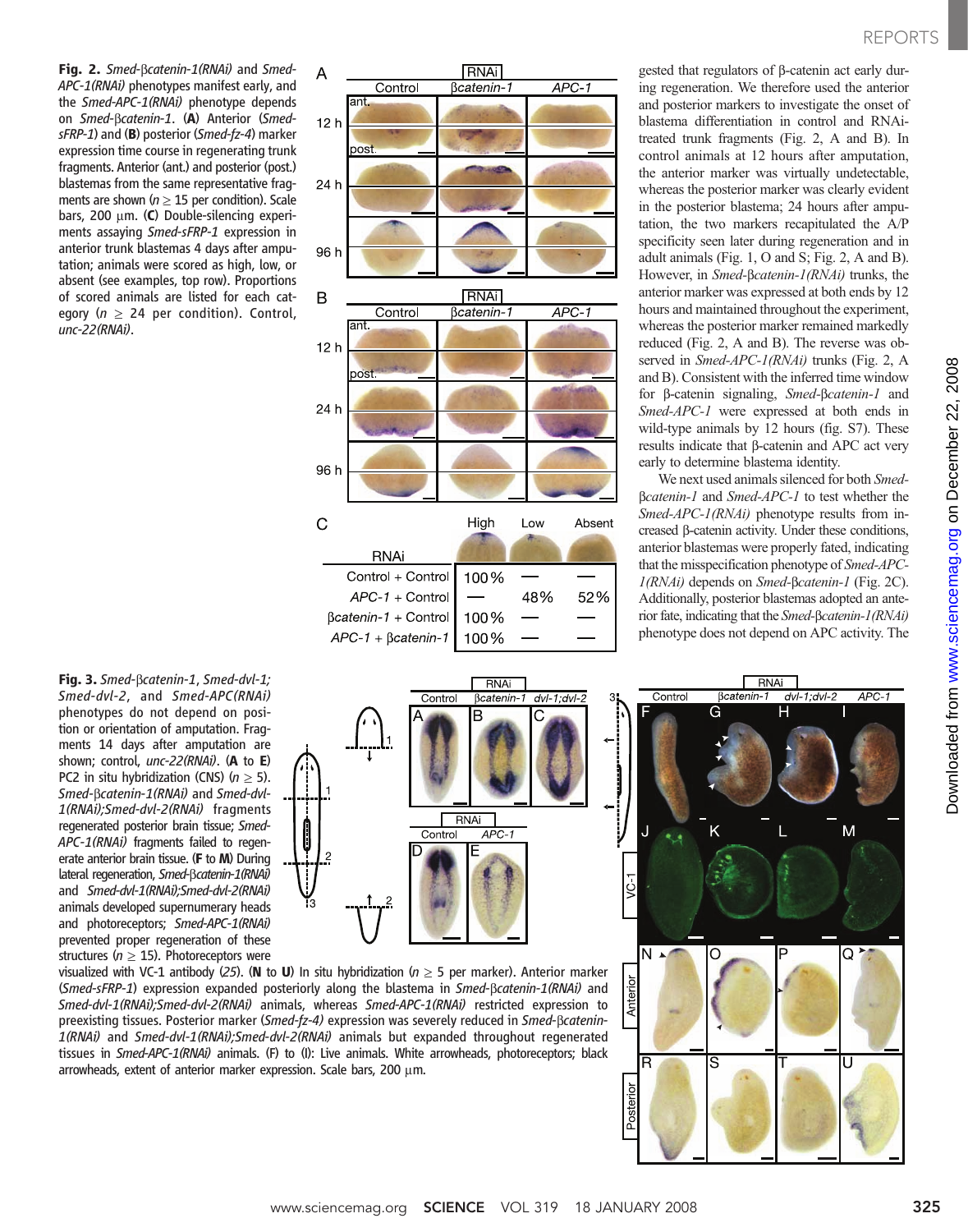## REPORTS

combined data show that signaling through  $\beta$ catenin occurs at posterior amputations and is necessary and sufficient to specify tail fate. In contrast, signaling through  $\beta$ -catenin is blocked or never occurs at anterior amputations, and this is necessary and sufficient to specify head fate. The premature expression of the anterior marker in Smed-Bcatenin- $1(RNAi)$  worms may indicate that in wild-type planarians, b-catenin inhibition does not immediately follow amputation (Fig. 2A). We suggest  $that β-catenin activity acts as a molecular switch$ to specify head versus tail fate in planarians.

We then explored whether the  $\beta$ -catenin switch plays a role in blastema identity regardless of the A/P location or angle of amputation. Indeed, the head fragments of Smed-Bcatenin-1(RNAi) and Smed-dvl-1(RNAi);Smed-dvl-2(RNAi) worms regenerated a head from the posterior wound (penetrance = 79%,  $n = 24$ ; penetrance = 82%,  $n =$ 33, respectively), and the tail fragments of Smed-APC-1(RNAi) worms regenerated a tail from the anterior wound (penetrance =  $67\%, n = 27$ ; Fig. 3, A to E, and movie S4). After longitudinal amputation along the midline, control animals formed a blastema along the A/P axis and regenerated mediolaterally (Fig. 3, F, J, N, and R). In contrast, Smed-bcatenin-1(RNAi) and Smed-dvl1(RNAi);Smed-dvl-2(RNAi) worms regenerated anterior tissue and developed multiple ectopic heads along the lateral edge (Fig. 3, G, H, K, L, O, P, S, and T). The most severely affected Smed-APC-1(RNAi) worms regenerated posterior tissue and failed to replace the lost head structures (Fig. 3, I, M, Q, and U). Thus, the laterally regenerating tissue in RNAi-treated animals was misspecified. Our data indicate that  $\beta$ -catenin activity is regulated during lateral regeneration and that the  $\beta$ -catenin switch can dominantly misspecify regenerating tissues regardless of A/P position or amputation angle.

Smed- $\beta$ catenin-1(RNAi) animals also displayed striking changes in the nonregenerating portions of regenerating fragments. Smed-bcatenin-1(RNAi) tail fragments at 24 and 48 hours after amputation expressed the anterior marker in cell clusters around the circumference of the fragment (Fig. 4, A, B, D, and E). By day 14, in addition to a new head, moving head-like protrusions developed from the periphery (Fig. 4, C and F, and movie S5). Similar protrusions also developed in trunk fragments (movie S2).

Such fate changes may have been initiated by amputation. We therefore observed unamputated (intact) worms 14 days after the final RNAi feeding. Ectopic photoreceptors were visible in the tail of all



Fig. 4. Smed-Bcatenin-1(RNAi) transforms nonregenerating tissues. (A to F) Tail fragments. (A),  $(B)$ , (D), and (E): Anterior marker (*Smed-sFRP-1*) analyses 24 and 48 hours after amputation revealed early ectopic expression in  $Smed$ - $Bcatenin-1(RNAi)$  ( $n \geq 5$  per condition). (C) and (F): Live tail fragments 14 days after amputation. Smed- $\beta$ catenin-1(RNAi) caused lateral ectopic protrusions (arrowheads, ectopic photoreceptors; arrows, abnormal protrusions). (**G** to  $\mathbb{R}$ ) Transformation of tail into head tissue in uncut Smed-Bcatenin-1(RNAi) animals 14 days after final RNAi-feeding. (G) and (M): Live animals. (I) and (O): PC2 in situ hybridization (CNS) ( $n \ge 4$ ). (K) and (Q): Anterior marker expression ( $n \ge 4$ ). (H), (J), (L), (N), (P), and (R): Magnification of tail tips [boxes in (G) and (M)]. (H) and (N): VC-1 antibody staining (photoreceptors). Control,  $unc-22(RNAi)$ . Scale bars, 200  $\mu$ m.

 $(n = 20)$  *Smed-Bcatenin-1(RNAi)* animals and none of the control animals (Fig. 4, G, H, M, and N). Intact RNAi-treated animals also exhibited ectopic lateral protrusions, formed a brain in the tail region, and expressed the anterior marker posteriorly (Fig. 4, I to L and O to R, and movie S6). The molecular basis for such a change of A/P polarity in an adult organism was previously unknown.

Together, our data demonstrate the fundamental importance of  $\beta$ -catenin in the maintenance of polarity and cell fate during tissue regeneration and homeostasis in planarians (fig. S8). Our findings reveal a dynamic control of b-catenin in adult animals that is not readily apparent during the progression of embryogenesis: The precise quantity and location of regenerating tissue is different for each individual and for each regeneration event, newly regenerated tissues must integrate with the old, and ongoing homeostatic cell turnover may require sustained instructive cues. It is interesting that we did not observe any head or tail misspecification phenotypes for any of the upstream components of canonical Wnt signaling (Wnts, Frizzleds, or Porcupines; see table S1). Although we cannot rule out protein perdurance, incomplete gene silencing, or redundancy with known or unidentified components, the intracellular components of b-catenin signaling may be regulated by an unconventional upstream mechanism to specify polarity during regeneration and/or homeostasis. Indeed, bcatenin regulation can be Wnt-independent in vertebrate cells, and Dishevelled remains the most upstream known β-catenin regulator during early sea urchin development (14, 17, 18). With respect to putative downstream effectors, planarians can regenerate double heads after pharmacological gap junction inhibition, and  $\beta$ -catenin is implicated in gap junction formation and function (19–21). Finally, whether specification and maintenance of the planarian A/P axis via  $\beta$ catenin is or is not independent of Hox proteins remains to be determined.

More than 100 years ago, T. H. Morgan reported that fragments with closely spaced anterior and posterior amputation planes occasionally regenerate two-headed animals (22, 23). He termed these animals "Janus heads" and suggested that "something in the piece itself determines that a head shall develop at the anterior cut surface and a tail at the posterior cut surface" ( $24$ ). Our results indicate that  $\beta$ -catenin activity is a key target of polarity specification in planarians, providing mechanistic insight into the old, unanswered question of how blastema fate is controlled. We propose that the evolutionarily ancient  $\beta$ -catenin protein, in a manner reminiscent of its role during metazoan embryogenesis  $(6, 8)$ , acts as a molecular switch in adult planarians and that it may play a similar role in the adult tissues of other animals.

### References and Notes

- 1. S. Schneider, H. Steinbeisser, R. M. Warga, P. Hausen, Mech. Dev. 57, 191 (1996).
- 2. C. A. Larabell et al., J. Cell Biol. 136, 1123 (1997).